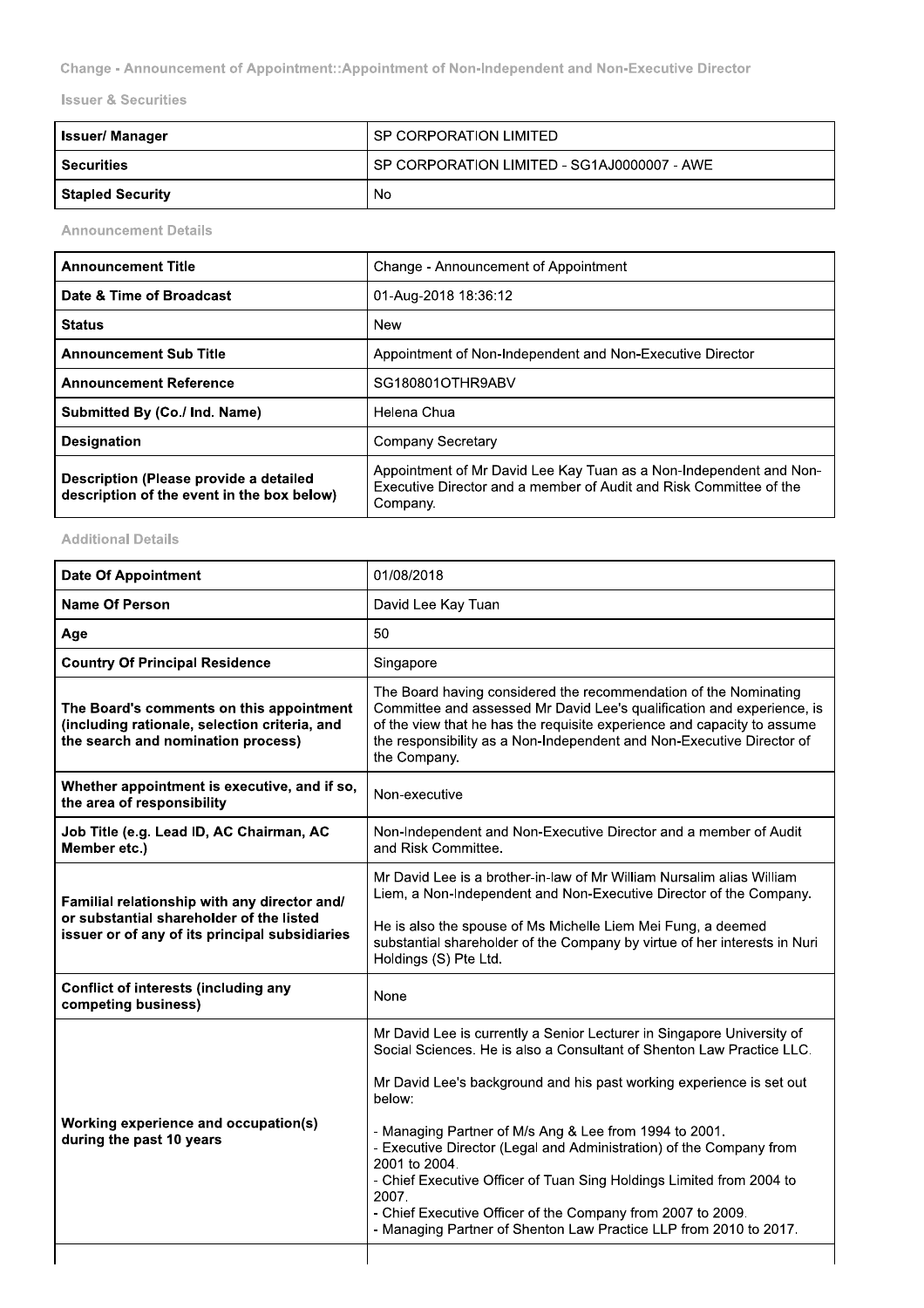| Undertaking submitted to the listed issuer in<br>the form of Appendix 7.7 (Listing Rule<br>704(7)) Or Appendix 7H (Catalist Rule 704(6))                                                                                                                                                                                                                                                                                                                                                                                                                                                                                                                                         | Yes                                                                                                              |
|----------------------------------------------------------------------------------------------------------------------------------------------------------------------------------------------------------------------------------------------------------------------------------------------------------------------------------------------------------------------------------------------------------------------------------------------------------------------------------------------------------------------------------------------------------------------------------------------------------------------------------------------------------------------------------|------------------------------------------------------------------------------------------------------------------|
| Shareholding interest in the listed issuer and<br>its subsidiaries?                                                                                                                                                                                                                                                                                                                                                                                                                                                                                                                                                                                                              | $\overline{N}$                                                                                                   |
| Rule 704 (8).                                                                                                                                                                                                                                                                                                                                                                                                                                                                                                                                                                                                                                                                    | # These fields are not applicable for announcements of appointments pursuant to Listing Rule 704 (9) or Catalist |
| Past (for the last 5 years)                                                                                                                                                                                                                                                                                                                                                                                                                                                                                                                                                                                                                                                      | Please refer to the attached Appendix A.                                                                         |
| <b>Present</b>                                                                                                                                                                                                                                                                                                                                                                                                                                                                                                                                                                                                                                                                   | Please refer to the attached Appendix A.                                                                         |
| (a) Whether at any time during the last 10<br>years, an application or a petition under any<br>bankruptcy law of any jurisdiction was filed<br>against him or against a partnership of<br>which he was a partner at the time when he<br>was a partner or at any time within 2 years<br>from the date he ceased to be a partner?                                                                                                                                                                                                                                                                                                                                                  | No                                                                                                               |
| (b) Whether at any time during the last 10<br>years, an application or a petition under any<br>law of any jurisdiction was filed against an<br>entity (not being a partnership) of which he<br>was a director or an equivalent person or a<br>key executive, at the time when he was a<br>director or an equivalent person or a key<br>executive of that entity or at any time within<br>2 years from the date he ceased to be a<br>director or an equivalent person or a key<br>executive of that entity, for the winding up or<br>dissolution of that entity or, where that entity<br>is the trustee of a business trust, that<br>business trust, on the ground of insolvency? | No                                                                                                               |
| (c) Whether there is any unsatisfied<br>judgment against him?                                                                                                                                                                                                                                                                                                                                                                                                                                                                                                                                                                                                                    | <b>No</b>                                                                                                        |
| (d) Whether he has ever been convicted of<br>any offence, in Singapore or elsewhere,<br>involving fraud or dishonesty which is<br>punishable with imprisonment, or has been<br>the subject of any criminal proceedings<br>(including any pending criminal proceedings<br>of which he is aware) for such purpose?                                                                                                                                                                                                                                                                                                                                                                 | No                                                                                                               |
| (e) Whether he has ever been convicted of<br>any offence, in Singapore or elsewhere,<br>involving a breach of any law or regulatory<br>requirement that relates to the securities or<br>futures industry in Singapore or elsewhere,<br>or has been the subject of any criminal<br>proceedings (including any pending criminal<br>proceedings of which he is aware) for such<br>breach?                                                                                                                                                                                                                                                                                           | No                                                                                                               |
| (f) Whether at any time during the last 10<br>years, judgment has been entered against<br>him in any civil proceedings in Singapore or<br>elsewhere involving a breach of any law or<br>regulatory requirement that relates to the<br>securities or futures industry in Singapore<br>or elsewhere, or a finding of fraud,<br>misrepresentation or dishonesty on his part,<br>or he has been the subject of any civil<br>proceedings (including any pending civil<br>proceedings of which he is aware) involving<br>an allegation of fraud, misrepresentation or<br>dishonesty on his part?                                                                                       | No                                                                                                               |
| (g) Whether he has ever been convicted in<br>Singapore or elsewhere of any offence in<br>connection with the formation or<br>management of any entity or business trust?                                                                                                                                                                                                                                                                                                                                                                                                                                                                                                         | No                                                                                                               |
|                                                                                                                                                                                                                                                                                                                                                                                                                                                                                                                                                                                                                                                                                  |                                                                                                                  |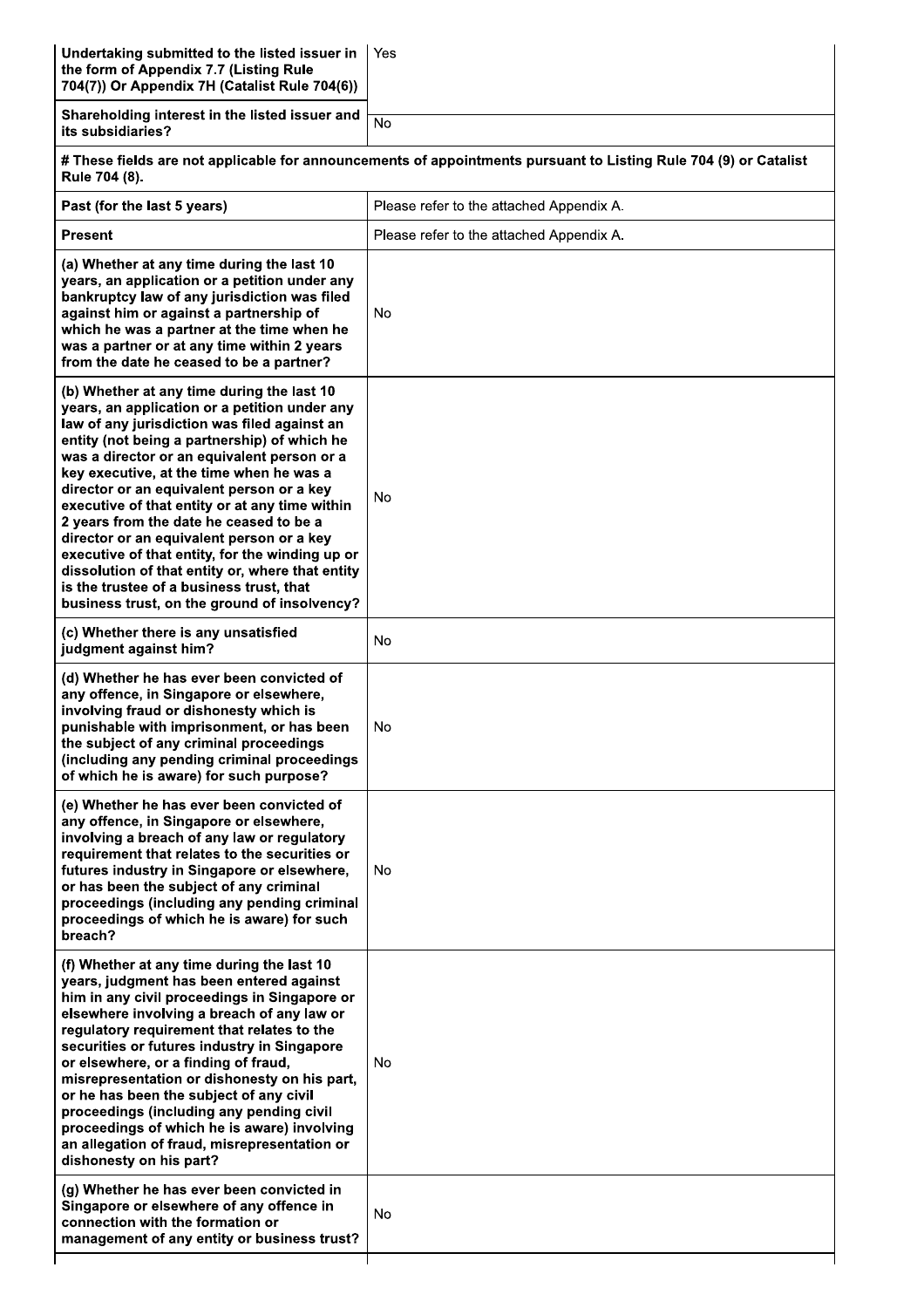| (h) Whether he has ever been disqualified<br>from acting as a director or an equivalent<br>person of any entity (including the trustee of<br>a business trust), or from taking part directly<br>or indirectly in the management of any entity<br>or business trust?                                                                                  | No                                                                                                                                          |
|------------------------------------------------------------------------------------------------------------------------------------------------------------------------------------------------------------------------------------------------------------------------------------------------------------------------------------------------------|---------------------------------------------------------------------------------------------------------------------------------------------|
| (i) Whether he has ever been the subject of<br>any order, judgment or ruling of any court,<br>tribunal or governmental body, permanently<br>or temporarily enjoining him from engaging<br>in any type of business practice or activity?                                                                                                              | No                                                                                                                                          |
| (j) Whether he has ever, to his knowledge, been concerned with the management or conduct, in Singapore or<br>elsewhere, of the affairs of :-                                                                                                                                                                                                         |                                                                                                                                             |
| (i) any corporation which has been<br>investigated for a breach of any law or<br>regulatory requirement governing<br>corporations in Singapore or elsewhere; or                                                                                                                                                                                      | No                                                                                                                                          |
| (ii) any entity (not being a corporation) which<br>has been investigated for a breach of any<br>law or regulatory requirement governing<br>such entities in Singapore or elsewhere; or                                                                                                                                                               | No                                                                                                                                          |
| (iii) any business trust which has been<br>investigated for a breach of any law or<br>regulatory requirement governing business<br>trusts in Singapore or elsewhere; or                                                                                                                                                                              | <b>No</b>                                                                                                                                   |
| (iv) any entity or business trust which has<br>been investigated for a breach of any law or<br>regulatory requirement that relates to the<br>securities or futures industry in Singapore<br>or elsewhere, in connection with any matter<br>occurring or arising during that period when<br>he was so concerned with the entity or<br>business trust? | No                                                                                                                                          |
| (k) Whether he has been the subject of any<br>current or past investigation or disciplinary<br>proceedings, or has been reprimanded or<br>issued any warning, by the Monetary<br>Authority of Singapore or any other<br>regulatory authority, exchange, professional<br>body or government agency, whether in<br>Singapore or elsewhere?             | No                                                                                                                                          |
| Any prior experience as a director of a listed<br>company?                                                                                                                                                                                                                                                                                           | Yes                                                                                                                                         |
| If Yes, Please provide details of prior<br>experience                                                                                                                                                                                                                                                                                                | Mr David Lee is currently a director of Tuan Sing Holdings Limited which<br>is listed on the Singapore Exchange Securities Trading Limited. |
| <b>Attachments</b>                                                                                                                                                                                                                                                                                                                                   | <b>MAppendix A-List of Past and Present Directorships of DL 010818.pdf</b><br>Total size =18K                                               |
|                                                                                                                                                                                                                                                                                                                                                      | $G^+$<br>Like 0<br>Tweet<br>Share                                                                                                           |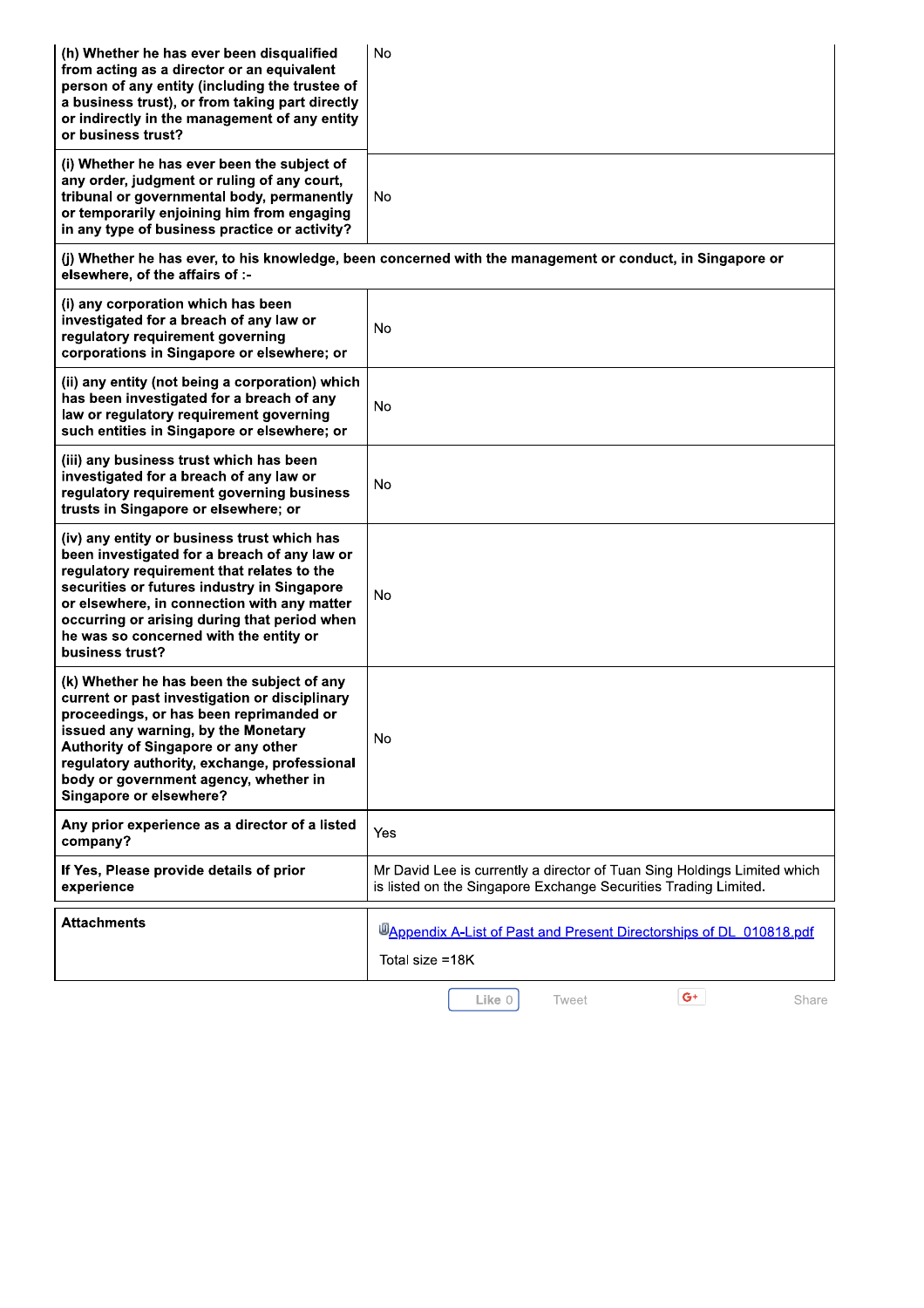# **LIST OF PAST DIRECTORSHIPS OF DAVID LEE KAY TUAN (FOR THE LAST 5 YEARS)**

## **No. Name of Company**

- 1. Pan-West (Private) Limited
- 2. Finsbury Private Limited
- 3. Prodigy Golf Pte Ltd
- 4. Garden Properties Pte Ltd
- 5. Harrison Properties Pte. Ltd.
- 6. Golden Cape Investments Ltd
- 7. Pan-West China Holdings Pte. Ltd.

# **LIST OF PRESENT DIRECTORSHIPS OF DAVID LEE KAY TUAN AS AT 1 AUGUST 2018**

## **No. Name of Company Tuan Sing Group**

1. Tuan Sing Holdings Limited ("Tuan Sing") – listed on SGX-ST

# **Non-Listed Singapore Subsidiaries of Tuan Sing**

- 2. Asiaview Properties Pte Ltd
- 3. Asplenium Land Pte. Ltd.
- 4. Bauhinia Land Pte. Ltd.
- 5. Clerodendrum Land Pte. Ltd.
- 6. Dillenia Land Pte. Ltd.
- 7. Episcia Land Pte. Ltd.
- 8. Gerbera Land Pte. Ltd.
- 9. Goodworth Investments Pte Ltd
- 10. Heliconia Land Pte. Ltd.
- 11. Ipomoea Land Pte. Ltd.
- 12. Jasminum Land Pte. Ltd.
- 13. Megaton Investments Pte Ltd
- 14. Oxley Development Pte Ltd
- 15. Pacific Consultants Pte. Ltd.
- 16. Pemimpin Properties Pte. Ltd.
- 17. Premiera Development Pte. Ltd.
- 18. Shelford Properties Pte Ltd
- 19. Silveridge Investments Pte Ltd
- 20. Sing-Hu International Pte Ltd
- 21. Splendourland Pte Ltd
- 22. Superluck Properties Pte Ltd
- 23. TS Planet Sports Pte. Ltd.
- 24. TSRC Novena Pte. Ltd.
- 25. TS Technologies Pte Ltd
- 26. TSH Australia Holdings Pte Ltd
- 27. TSH China Holdings Pte Ltd
- 28. Yewglade Pte Ltd

## **Non-Listed Overseas Subsidiaries of Tuan Sing**

## **Australia**

- 29. Tuan Sing (Australia) Pty Limited
- 30. Fuchsia Land Pty Ltd